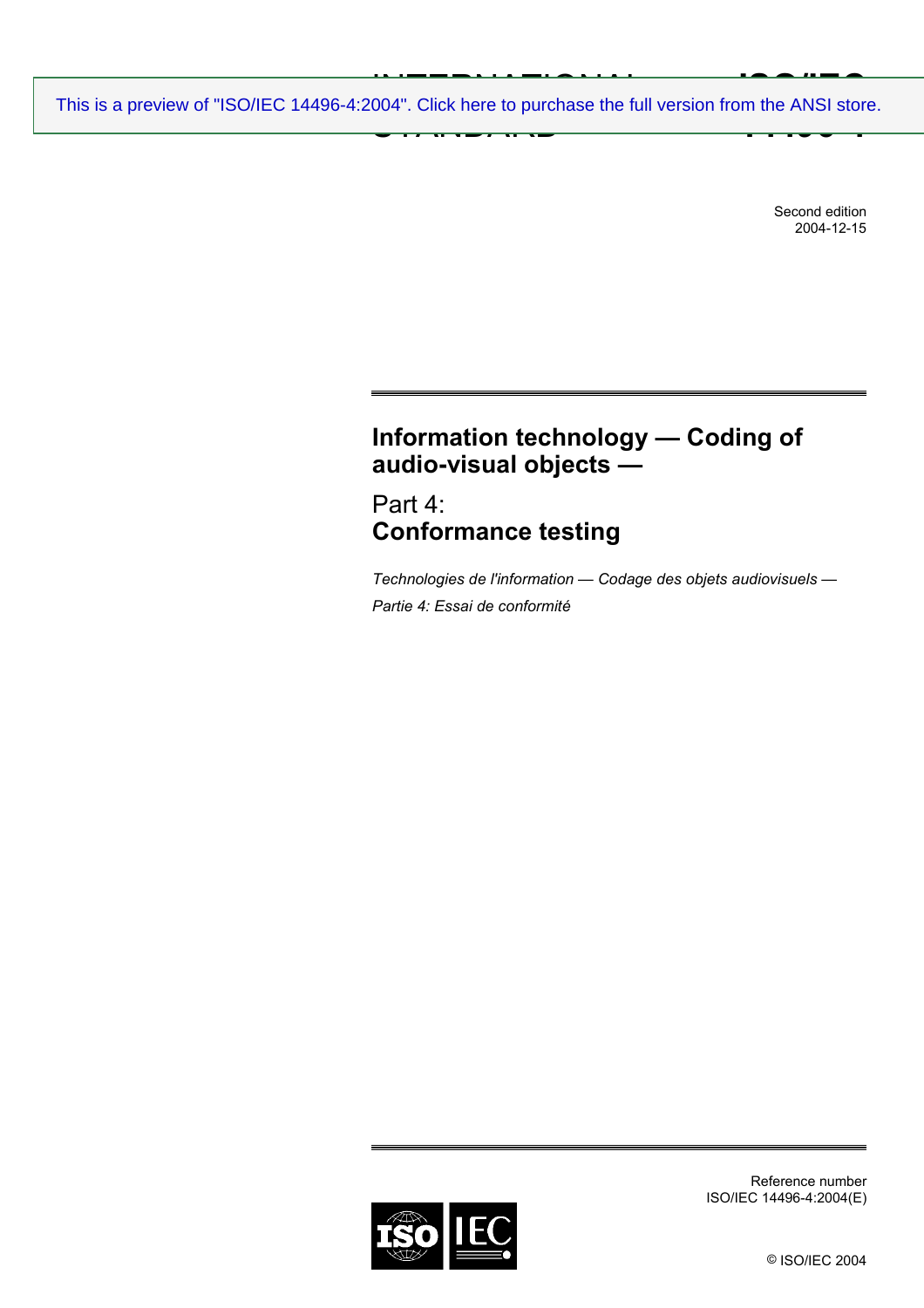#### **PDF disclaimer**

This PDF file may contain embedded typefaces. In accordance with Adobe's licensing policy, this file may be printed or viewed but shall not be edited unless the typefaces which are embedded are licensed to and installed on the computer performing the editing. In downloading this file, parties accept therein the responsibility of not infringing Adobe's licensing policy. The ISO Central Secretariat accepts no liability in this area.

Adobe is a trademark of Adobe Systems Incorporated.

Details of the software products used to create this PDF file can be found in the General Info relative to the file; the PDF-creation parameters were optimized for printing. Every care has been taken to ensure that the file is suitable for use by ISO member bodies. In the unlikely event that a problem relating to it is found, please inform the Central Secretariat at the address given below.

All rights reserved. Unless otherwise specified, no part of this publication may be reproduced or utilized in any form or by any means, electronic or mechanical, including photocopying and microfilm, without permission in writing from either ISO at the address below or ISO's member body in the country of the requester.

ISO copyright office Case postale 56 • CH-1211 Geneva 20 Tel. + 41 22 749 01 11 Fax + 41 22 749 09 47 E-mail copyright@iso.org Web www.iso.org

Published in Switzerland

<sup>©</sup> ISO/IEC 2004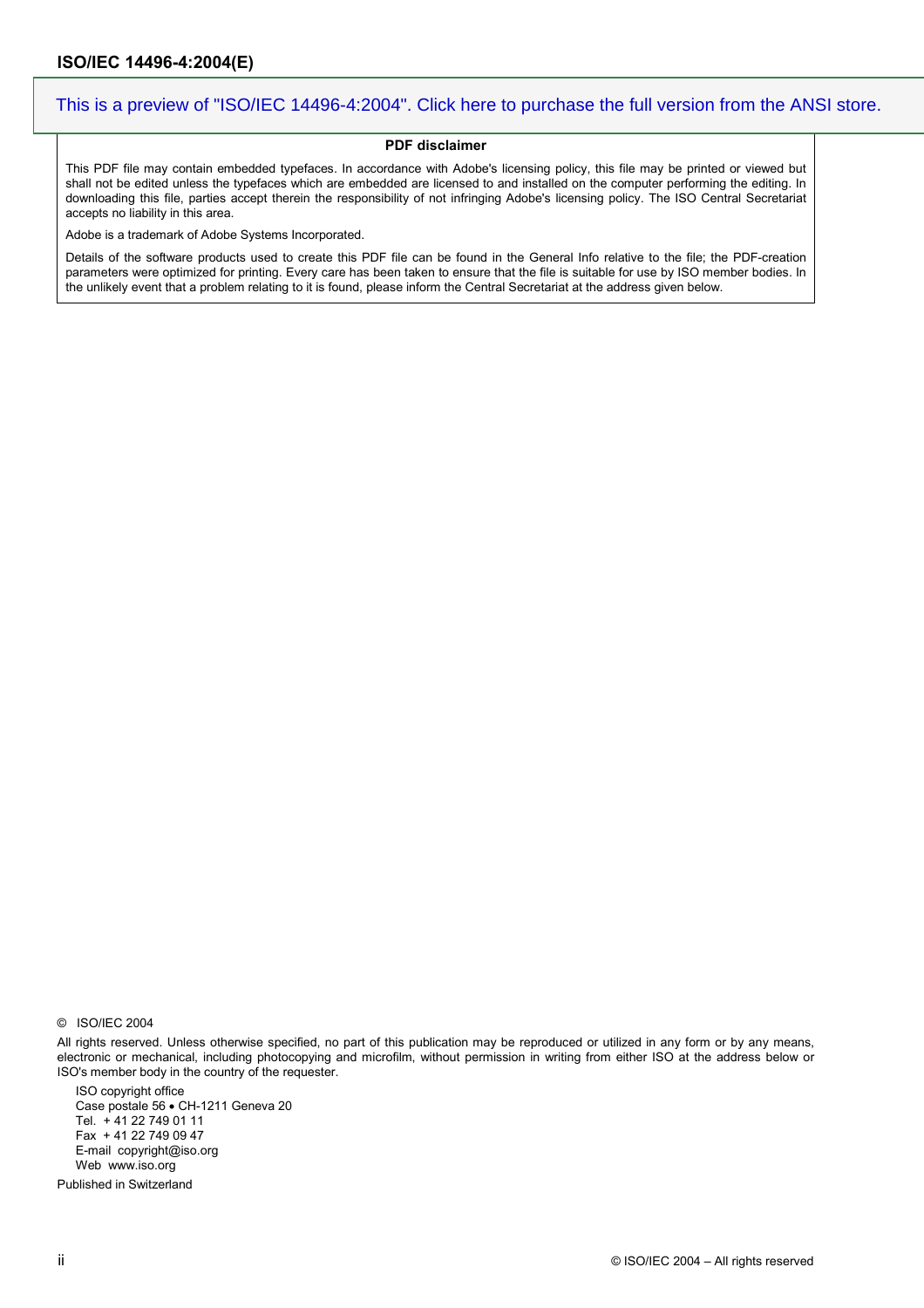## **Contents**

| 1           |  |  |  |  |
|-------------|--|--|--|--|
| $\mathbf 2$ |  |  |  |  |
| 3           |  |  |  |  |
| 4           |  |  |  |  |
| 4.1         |  |  |  |  |
| 4.1.1       |  |  |  |  |
| 4.1.2       |  |  |  |  |
| 4.1.3       |  |  |  |  |
| 4.1.4       |  |  |  |  |
| 4.1.5       |  |  |  |  |
| 4.1.6       |  |  |  |  |
| 4.1.7       |  |  |  |  |
| 4.2         |  |  |  |  |
| 4.2.1       |  |  |  |  |
| 4.2.2       |  |  |  |  |
| 4.2.3       |  |  |  |  |
| 4.2.4       |  |  |  |  |
| 4.2.5       |  |  |  |  |
| 4.2.6       |  |  |  |  |
| 4.2.7       |  |  |  |  |
| 4.3         |  |  |  |  |
| 4.3.1       |  |  |  |  |
| 4.3.2       |  |  |  |  |
| 4.3.3       |  |  |  |  |
| 4.3.4       |  |  |  |  |
| 4.3.5       |  |  |  |  |
| 4.3.6       |  |  |  |  |
| 4.3.7       |  |  |  |  |
| 4.3.8       |  |  |  |  |
| 4.4         |  |  |  |  |
| 4.4.1       |  |  |  |  |
| 4.4.2       |  |  |  |  |
| 4.4.3       |  |  |  |  |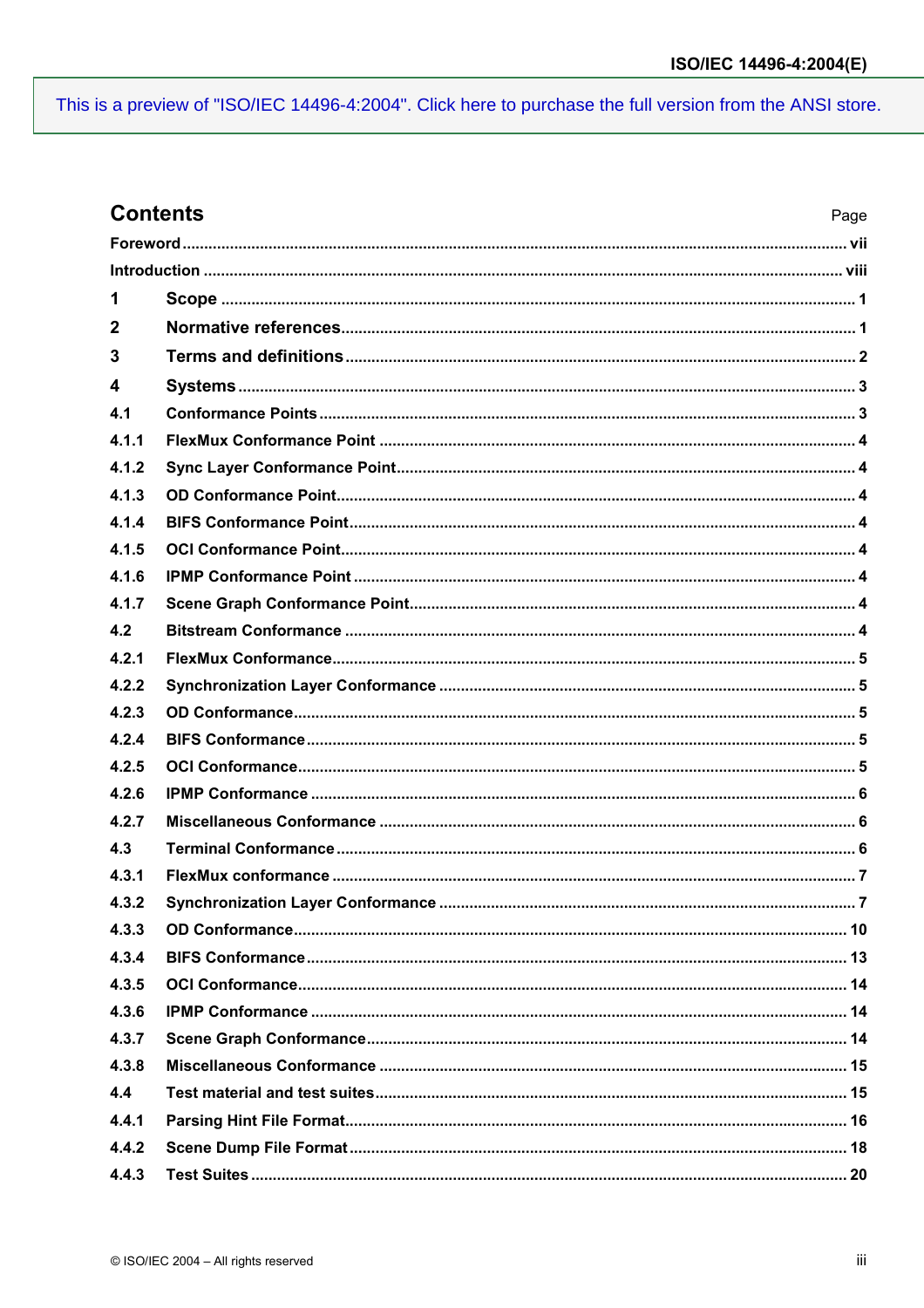|       | This is a preview of "ISO/IEC 14496-4:2004". Click here to purchase the full version from the ANSI store.                                                                      |  |
|-------|--------------------------------------------------------------------------------------------------------------------------------------------------------------------------------|--|
| 4.5   |                                                                                                                                                                                |  |
| 4.5.1 |                                                                                                                                                                                |  |
| 4.5.2 |                                                                                                                                                                                |  |
| 4.6   |                                                                                                                                                                                |  |
| 4.6.1 |                                                                                                                                                                                |  |
| 4.6.2 |                                                                                                                                                                                |  |
| 4.6.3 |                                                                                                                                                                                |  |
| 4.7   |                                                                                                                                                                                |  |
| 4.7.1 |                                                                                                                                                                                |  |
| 4.7.2 |                                                                                                                                                                                |  |
| 5     |                                                                                                                                                                                |  |
| 5.1   |                                                                                                                                                                                |  |
| 5.2   |                                                                                                                                                                                |  |
| 5.2.1 |                                                                                                                                                                                |  |
| 5.2.2 |                                                                                                                                                                                |  |
| 5.2.3 |                                                                                                                                                                                |  |
| 5.3   |                                                                                                                                                                                |  |
| 5.4   |                                                                                                                                                                                |  |
| 5.4.1 |                                                                                                                                                                                |  |
| 5.4.2 |                                                                                                                                                                                |  |
| 5.4.3 | Requirement on arithmetic accuracy in scalable still texture object (without IDWT)35                                                                                           |  |
| 5.4.4 | Requirement on arithmetic accuracy in scalable still texture (with IDWT) 36                                                                                                    |  |
| 5.4.5 |                                                                                                                                                                                |  |
| 5.4.6 |                                                                                                                                                                                |  |
| 5.5   |                                                                                                                                                                                |  |
| 5.5.1 |                                                                                                                                                                                |  |
| 5.5.2 |                                                                                                                                                                                |  |
| 5.5.3 |                                                                                                                                                                                |  |
| 5.5.4 |                                                                                                                                                                                |  |
| 5.5.5 |                                                                                                                                                                                |  |
| 5.5.6 |                                                                                                                                                                                |  |
| 5.5.7 | Normative Test Suites for Simple, Simple Scalable, Core, Main and N-Bit profile 52                                                                                             |  |
| 5.5.8 | Bitstream Donated by MPEG-4 Platform Verification Bitstream Development Project 55                                                                                             |  |
| 5.6   |                                                                                                                                                                                |  |
| 5.6.1 |                                                                                                                                                                                |  |
| 5.6.2 | Normative Test Suites for Advanced Real-Time Simple (ARTS), Core Scaleable, Advanced<br>Coding Efficiency (ACE), Advanced Core (AC) and Advanced Scaleable Texture profiles 78 |  |
| 6     |                                                                                                                                                                                |  |
| 6.1   |                                                                                                                                                                                |  |
| 6.2   |                                                                                                                                                                                |  |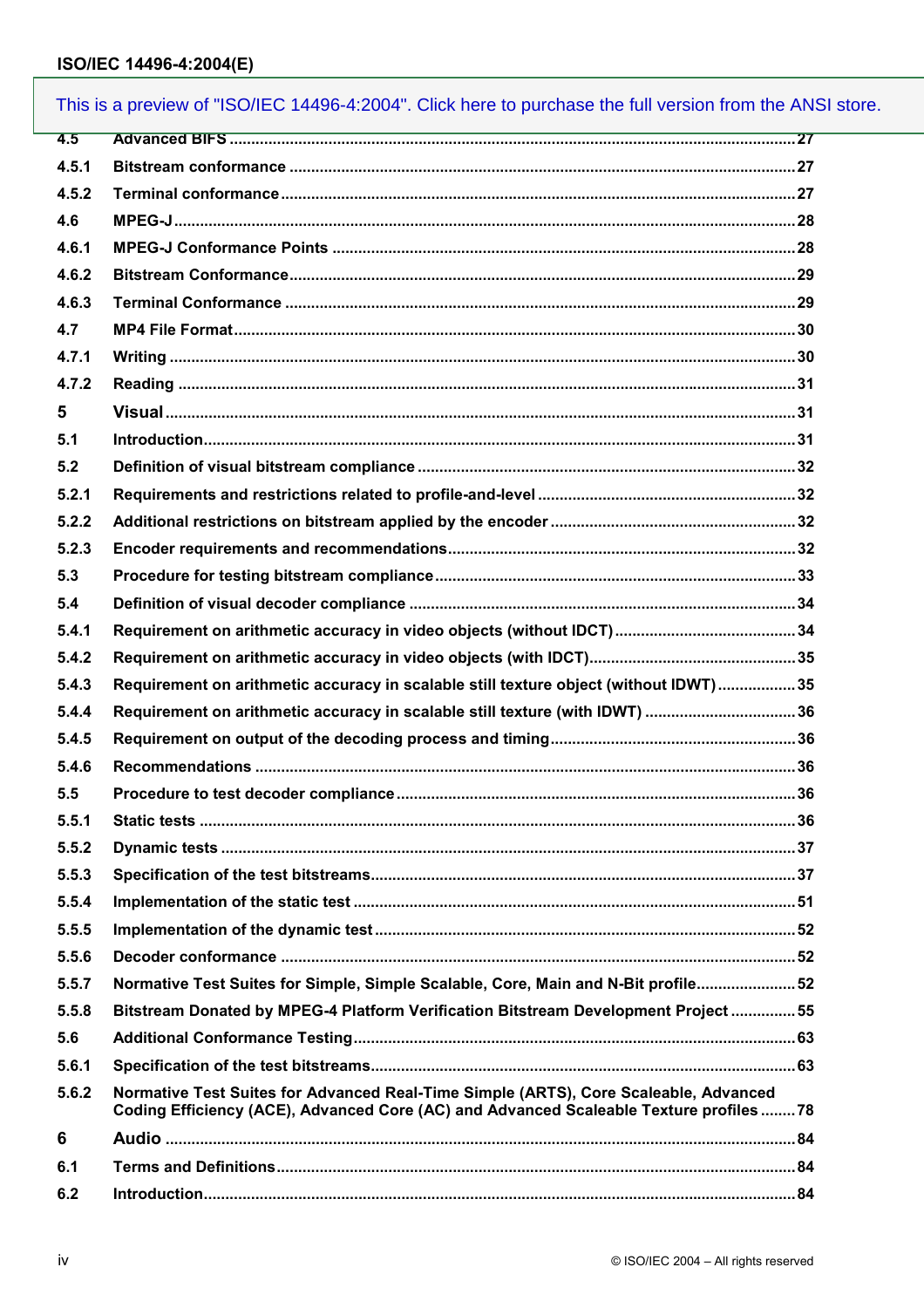| 6.3    |                                                                           |  |
|--------|---------------------------------------------------------------------------|--|
| 6.4    |                                                                           |  |
| 6.5    |                                                                           |  |
| 6.5.1  |                                                                           |  |
| 6.5.2  |                                                                           |  |
| 6.6    |                                                                           |  |
| 6.6.1  |                                                                           |  |
| 6.6.2  |                                                                           |  |
| 6.6.3  |                                                                           |  |
| 6.6.4  | AAC (main, LC, ER LC, SSR, LTP, ER LTP, ER LD, scalable, ER scalable)  95 |  |
| 6.6.5  |                                                                           |  |
| 6.6.6  |                                                                           |  |
| 6.6.7  |                                                                           |  |
| 6.6.8  |                                                                           |  |
| 6.6.9  |                                                                           |  |
|        |                                                                           |  |
|        |                                                                           |  |
|        |                                                                           |  |
|        |                                                                           |  |
|        |                                                                           |  |
|        |                                                                           |  |
| 6.6.16 |                                                                           |  |
| 6.7    |                                                                           |  |
| 6.7.1  |                                                                           |  |
| 6.7.2  |                                                                           |  |
| 6.8    |                                                                           |  |
| 6.8.1  |                                                                           |  |
| 6.8.2  |                                                                           |  |
| 6.8.3  |                                                                           |  |
| 6.8.4  |                                                                           |  |
| 6.8.5  |                                                                           |  |
| 6.8.6  |                                                                           |  |
| 6.8.7  |                                                                           |  |
| 6.9    |                                                                           |  |
| 6.9.1  |                                                                           |  |
| 6.9.2  |                                                                           |  |
| 6.10   |                                                                           |  |
| 6.10.1 |                                                                           |  |
|        |                                                                           |  |
| 6.11   |                                                                           |  |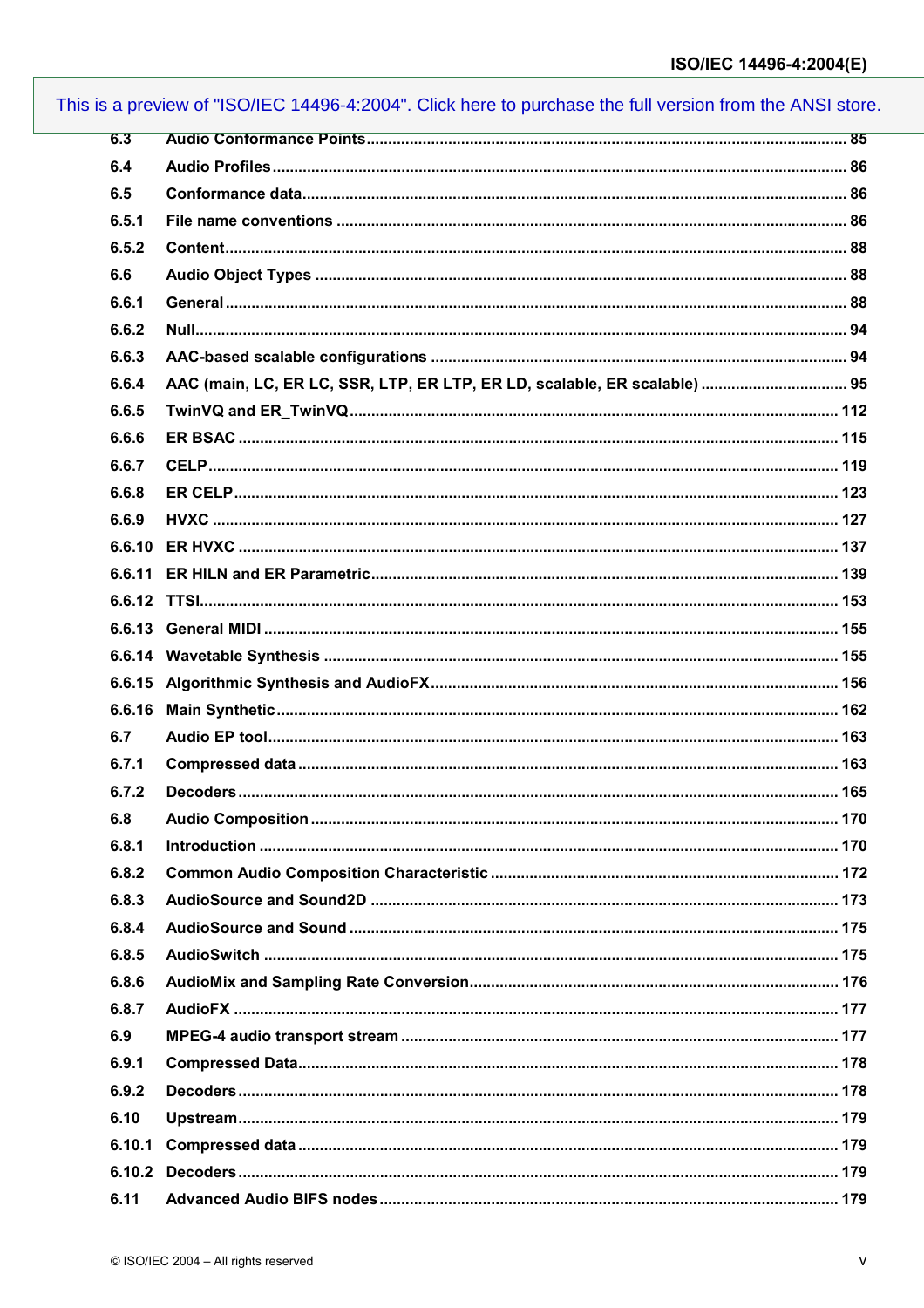|       | This is a preview of "ISO/IEC 14496-4:2004". Click here to purchase the full version from the ANSI store. |  |
|-------|-----------------------------------------------------------------------------------------------------------|--|
|       |                                                                                                           |  |
|       |                                                                                                           |  |
|       |                                                                                                           |  |
|       |                                                                                                           |  |
|       |                                                                                                           |  |
| 6.12  |                                                                                                           |  |
|       |                                                                                                           |  |
|       |                                                                                                           |  |
| 7     |                                                                                                           |  |
| 7.1   |                                                                                                           |  |
| 7.2   |                                                                                                           |  |
| 7.2.1 |                                                                                                           |  |
| 7.2.2 |                                                                                                           |  |
| 7.3   |                                                                                                           |  |
| 7.3.2 |                                                                                                           |  |
| 7.3.3 |                                                                                                           |  |
| 7.3.4 |                                                                                                           |  |
| 8     |                                                                                                           |  |
| 8.1   |                                                                                                           |  |
| 8.1.1 |                                                                                                           |  |
| 8.1.2 |                                                                                                           |  |
| 8.1.3 |                                                                                                           |  |
| 8.2   |                                                                                                           |  |
| 8.2.1 |                                                                                                           |  |
| 8.2.2 |                                                                                                           |  |
| 8.2.3 |                                                                                                           |  |
| 8.3   |                                                                                                           |  |
| 8.3.1 |                                                                                                           |  |
| 8.3.2 |                                                                                                           |  |
| 8.3.3 |                                                                                                           |  |
|       | Annex A (informative) Sample Bank Format (SASBF) compliance testing and materials250                      |  |
|       | Annex B (informative) Complexity measurement criteria and tool for level definitions of                   |  |
|       |                                                                                                           |  |
|       |                                                                                                           |  |
|       |                                                                                                           |  |
|       |                                                                                                           |  |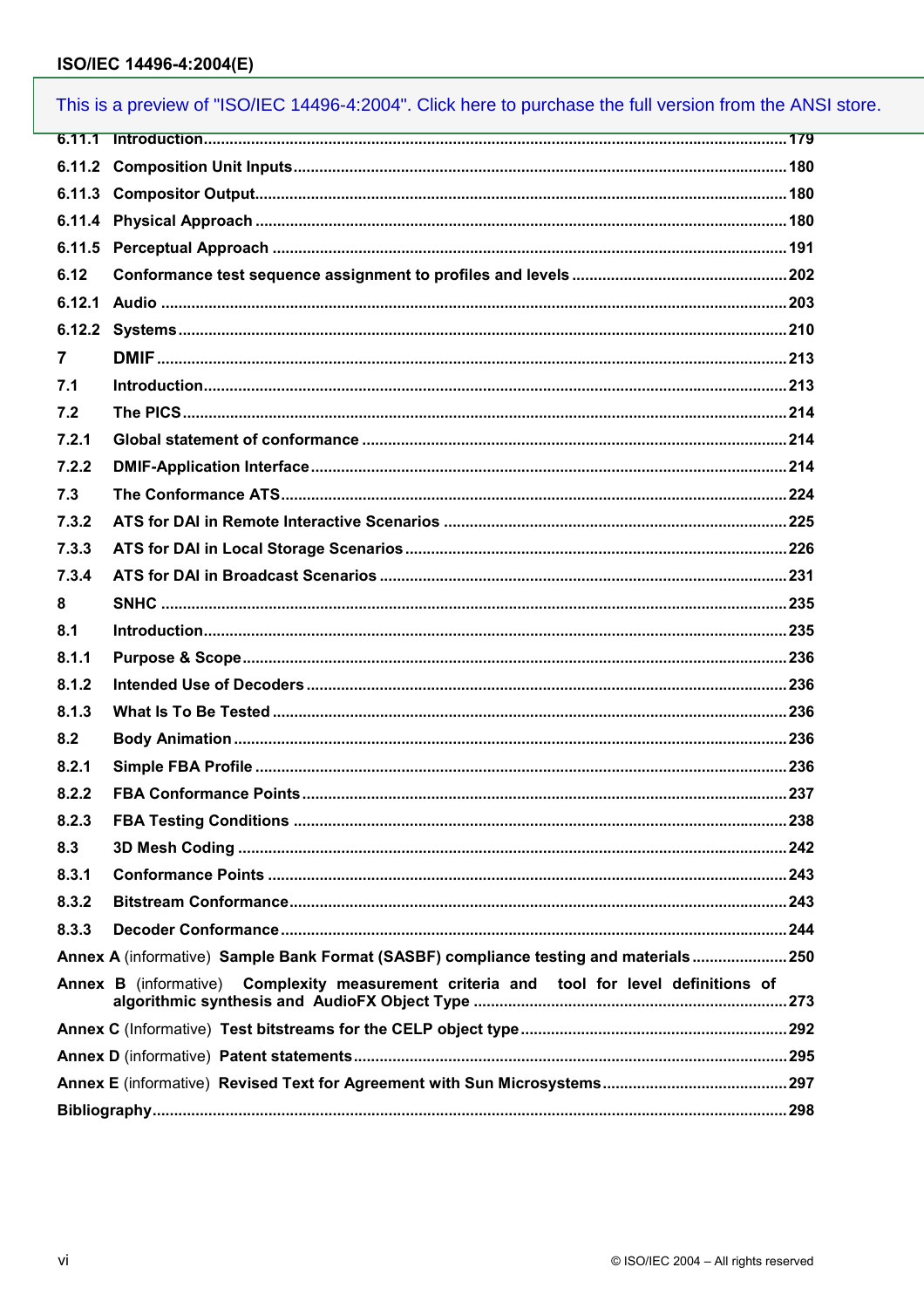#### **Foreword**

ISO (the International Organization for Standardization) and IEC (the International Electrotechnical Commission) form the specialized system for worldwide standardization. National bodies that are members of ISO or IEC participate in the development of International Standards through technical committees established by the respective organization to deal with particular fields of technical activity. ISO and IEC technical committees collaborate in fields of mutual interest. Other international organizations, governmental and non-governmental, in liaison with ISO and IEC, also take part in the work. In the field of information technology, ISO and IEC have established a joint technical committee, ISO/IEC JTC 1.

International Standards are drafted in accordance with the rules given in the ISO/IEC Directives, Part 2.

The main task of the joint technical committee is to prepare International Standards. Draft International Standards adopted by the joint technical committee are circulated to national bodies for voting. Publication as an International Standard requires approval by at least 75 % of the national bodies casting a vote.

ISO/IEC 14496-4 was prepared by Joint Technical Committee ISO/IEC JTC 1, *Information technology*, Subcommittee SC 29, *Coding of audio, picture, multimedia and hypermedia information*.

This second edition cancels and replaces the first edition (ISO/IEC 14496-4:2000), which has been technically revised.

ISO/IEC 14496 consists of the following parts, under the general title *Information technology — Coding of audio-visual objects:* 

- *Part 1: Systems*
- *Part 2: Visual*
- *Part 3: Audio*
- *Part 4: Conformance testing*
- *Part 5: Reference software*
- *Part 6: Delivery Multimedia Integration Framework (DMIF)*
- *Part 7: Optimised reference software for coding of audio-visual objects*
- *Part 8: Carriage of ISO/IEC 14496 contents over IP networks*
- *Part 9: Reference hardware description*
- *Part 10: Advanced Video Coding*
- *Part 11: Scene description and application engine*
- *Part 12: ISO base media file format*
- *Part 13: Intellectual Property Management and Protection (IPMP) extensions*
- *Part 14: MP4 file format*
- *Part 15: Advanced Video Coding (AVC) file format*
- *Part 16: Animation Framework eXtension (AFX)*
- *Part 17: Streaming text format*
- *Part 18: Font compression and streaming*
- *Part 19: Synthesized texture stream*